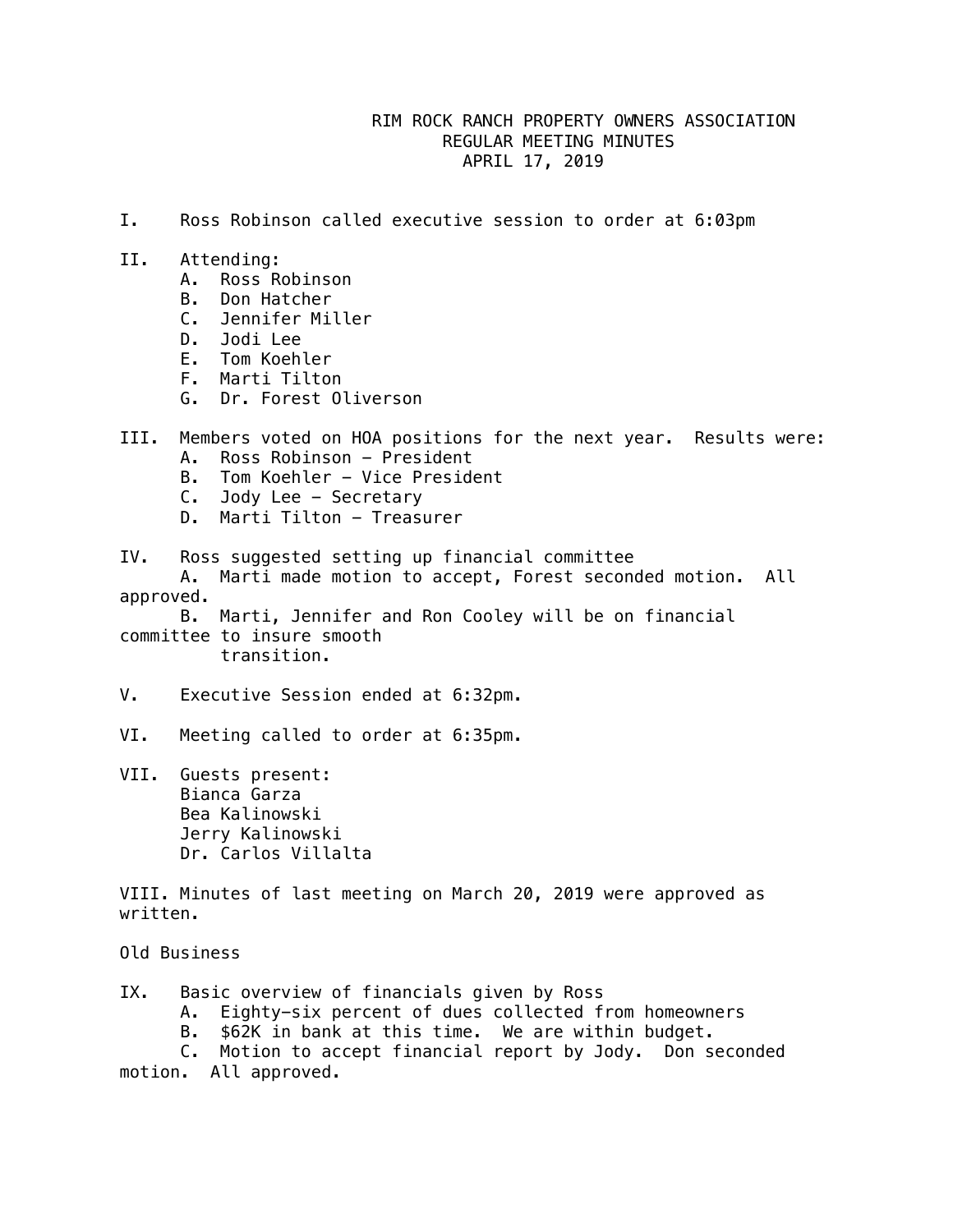X. A. Bianca gave ACC report on flower bed being built. XI. A. Bea and Jerry Kalinowski inquired about what board is doing about chickens and roosters in the community. They have a neighbor who has a rooster and neither is approved for our development. Ross has sent homeowner a letter and is awaiting a response. B. What are repercussions for homeowner if he doesn't get rid of chickens and rooster? C. Homeowner can be fined for violation of covenants. Only domestic animals and horses (1 per acre) is allowed. Swine is never allowed. D. In order to change the bylaws, 66 percent of residents or 288 households need to approve change. If people don't vote on change, it is considered a negative vote. XII. A. Dr. Carlos Villalta concerned over resident having wolf as a pet. States wolves cannot be domesticated and doesn't want to live next to anyone with a wolf. Don Hatcher asks if there is any documentation stating wolves cannot be domesticated. Stated wolf has been with resident for at least 10 years and never had any problems. Resident is not raising wolves and if we want to put in covenants then a committee has to be formed to include this change. Old Business XIII. Survey of the Park A. Don said he had an estimate of \$750 for the survey. Committee had previously approved \$550. Don feels this is too expensive and is looking for someone else to do survey. Bea said she knew of someone and would forward contact info to Don. B. Granite for walkways looks good. C. Resolution to change signers on financial account. Need to take Ron Cooley off and put Marti on. Resale certificate names also need to be changed at the courthouse.